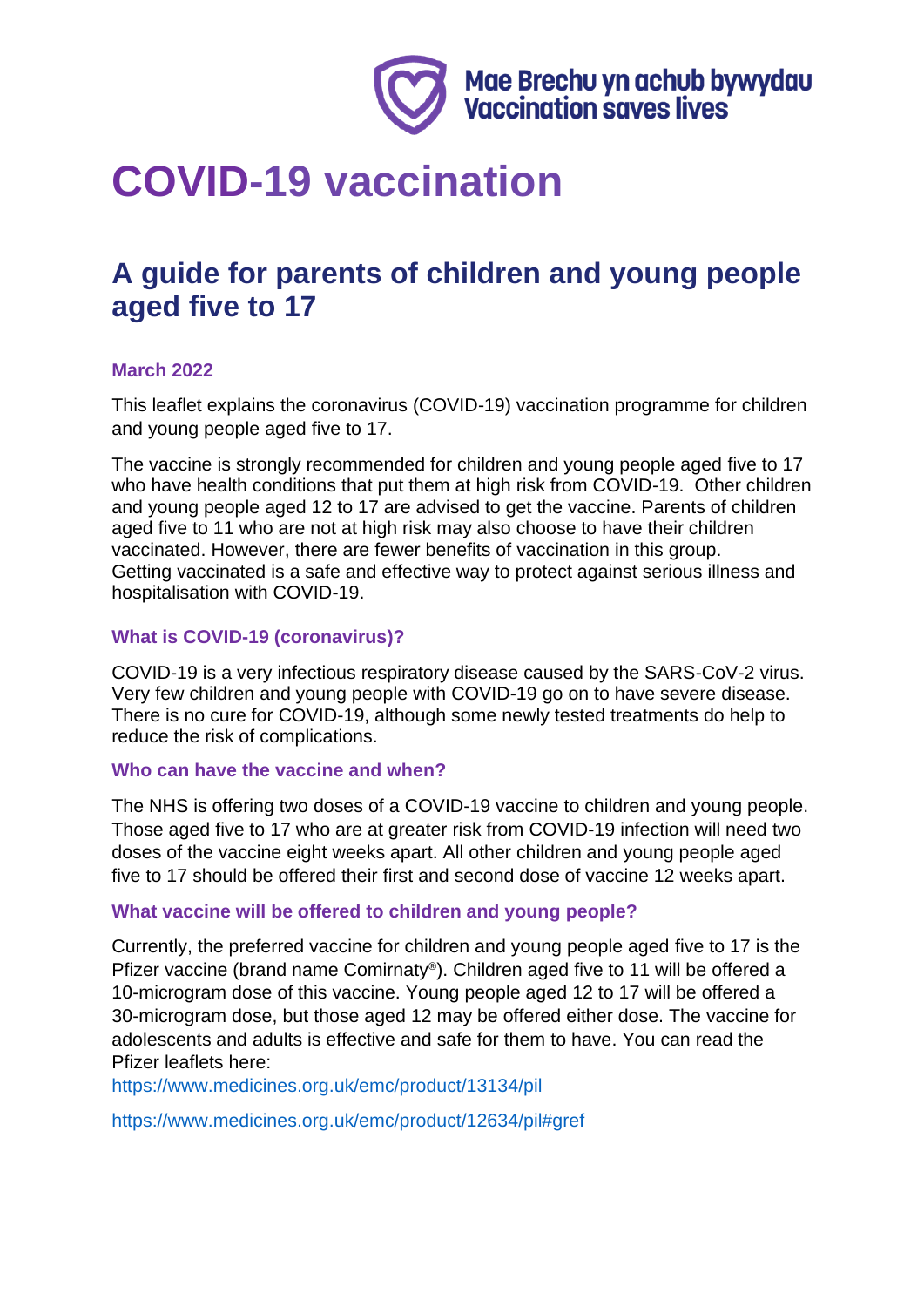

# **COVID-19 vaccination and those who have a severely weakened immune system**

Children and young people with a severely weakened immune system may not have as good an immune response to the first two doses of COVID-19 vaccine. An extra (third) dose at least eight weeks after their second dose is recommended to give them better protection. You can discuss the timing of the third dose with your specialist.

# **Will a COVID-19 booster vaccine be needed?**

Young people aged 16 to 17, those aged 12 to 15 who are at higher risk from COVID-19, and anyone living with immunosuppressed people of any age should be offered a booster at least three months after completing their main (also called primary) course of vaccines.

# **What is the risk from COVID-19?**

Coronavirus can affect anyone. For most children and young people, COVID-19 is a mild illness and rarely leads to complications. For very few people, the symptoms may last for longer than the usual two to three weeks. Fewer children and young people than adults are admitted to hospital or intensive care or die from COVID-19. However, small numbers of children and young people will get seriously ill and have to go to hospital.

Although the risk from COVID-19 is very small for all children and young people, it is higher in older children than younger children. The risks of COVID-19 infection are also higher for children with underlying health conditions such as cancer, diabetes, serious heart problems, and chest complaints or breathing difficulties, including poorly controlled asthma.

For more information on the **full list** of conditions, go to: [phw.nhs.wales/topics/immunisation-and-vaccines/ covid-19-vaccination-information/](https://phw.nhs.wales/topics/immunisation-and-vaccines/covid-19-vaccination-information/eligibility-for-the-vaccine/)  [eligibility-for-the-vaccine](https://phw.nhs.wales/topics/immunisation-and-vaccines/covid-19-vaccination-information/eligibility-for-the-vaccine/)

Getting vaccinated is a safe and effective way to protect against serious illness and being hospitalised with COVID-19. Vaccination is also expected to offer some protection against future waves of COVID-19 infection. The current Omicron variant appears to be particularly mild in children and young people. It is not known if future variants will be as mild.

# **Is the COVID-19 vaccine safe for children and young people?**

The medicines regulator, the Medicines and Healthcare products Regulatory Agency (MHRA), has confirmed the Pfizer vaccine is safe and effective for children and young people. This followed a rigorous review of the safety, quality and effectiveness of the vaccines in this age group.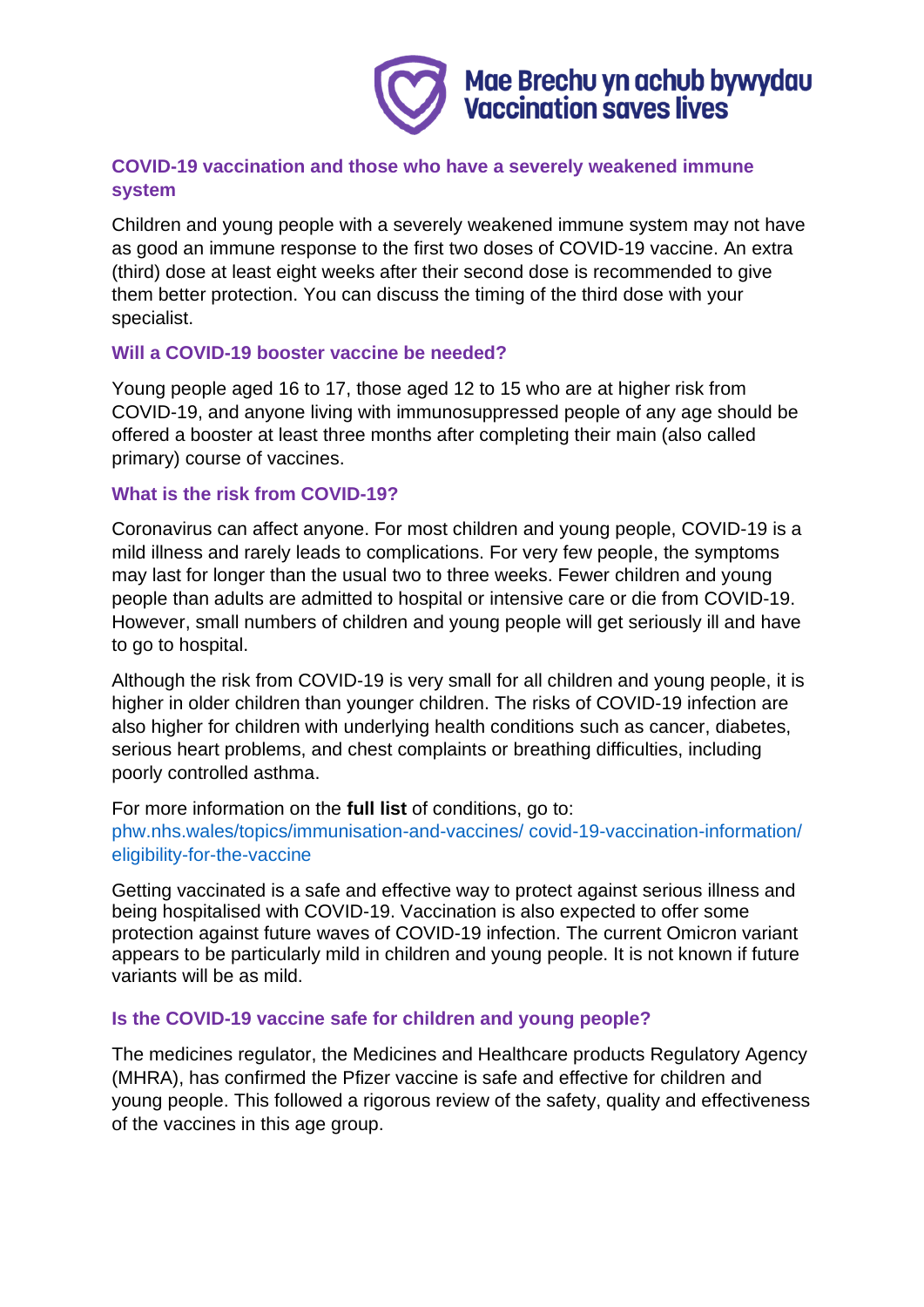

# **Protection from the COVID-19 vaccination**

The Pfizer vaccine that is being offered produces a strong immune response and will provide some short-term protection against infection. There is good evidence that the vaccine will provide longer-term protection against severe illness.

It may take a few weeks to build up some protection from the vaccine. Like all medicines, no vaccine is completely effective – some people may still get COVID-19 despite having a vaccination, but the effects should be less severe.

The vaccines do not contain organisms that grow in the body, and so are safe for children with disorders of the immune system. These people may not respond so well to the vaccine, but it should offer them protection against severe disease.

#### **What happens next?**

- You or your child will be given information about when and where the vaccination will be offered.
- Wearing loose short-sleeved clothing on the day of the appointment makes it easier to get to the top of the arm, where the vaccine will be given.
- Some children and young people have a fear of needles and can feel anxious. Let the person giving the vaccine know if this is the case. They will be understanding and supportive.
- Your child may like to bring a favourite toy with them to play with while they wait. Here is a link to some ideas to reduce your child's anxiety during vaccination: [phw.nhs.wales/distraction-techniques](https://phw.nhs.wales/topics/immunisation-and-vaccines/covid-19-vaccination-information/resources-for-health-and-social-care-professionals/training-resources-documents/distraction-techniques-to-minimise-a-childs-anxiety-during-vaccination/)

# **What about giving consent?**

All parents and carers with parental responsibility will be asked to give informed consent (permission) for their child to have the vaccine.

In some circumstances, young people aged 12 to 15 may be mature enough to give consent themselves if they fully understand what is being offered, although it is best that parents or carers are involved in their decision about having the vaccine. Young people aged 16 and 17 are able to give consent themselves.

It is important young people read the information about the COVID-19 vaccination and understand the risks and benefits of vaccination. The nurse or person giving the vaccination will be able to discuss the vaccine at the appointment and answer any questions.

# **Are there any reasons why the vaccine should not be given?**

There are very few children and young people who cannot have the COVID-19 vaccine.

The vaccine should not be given to anyone who has had:

• a confirmed anaphylactic reaction to any of the ingredients of the vaccine; or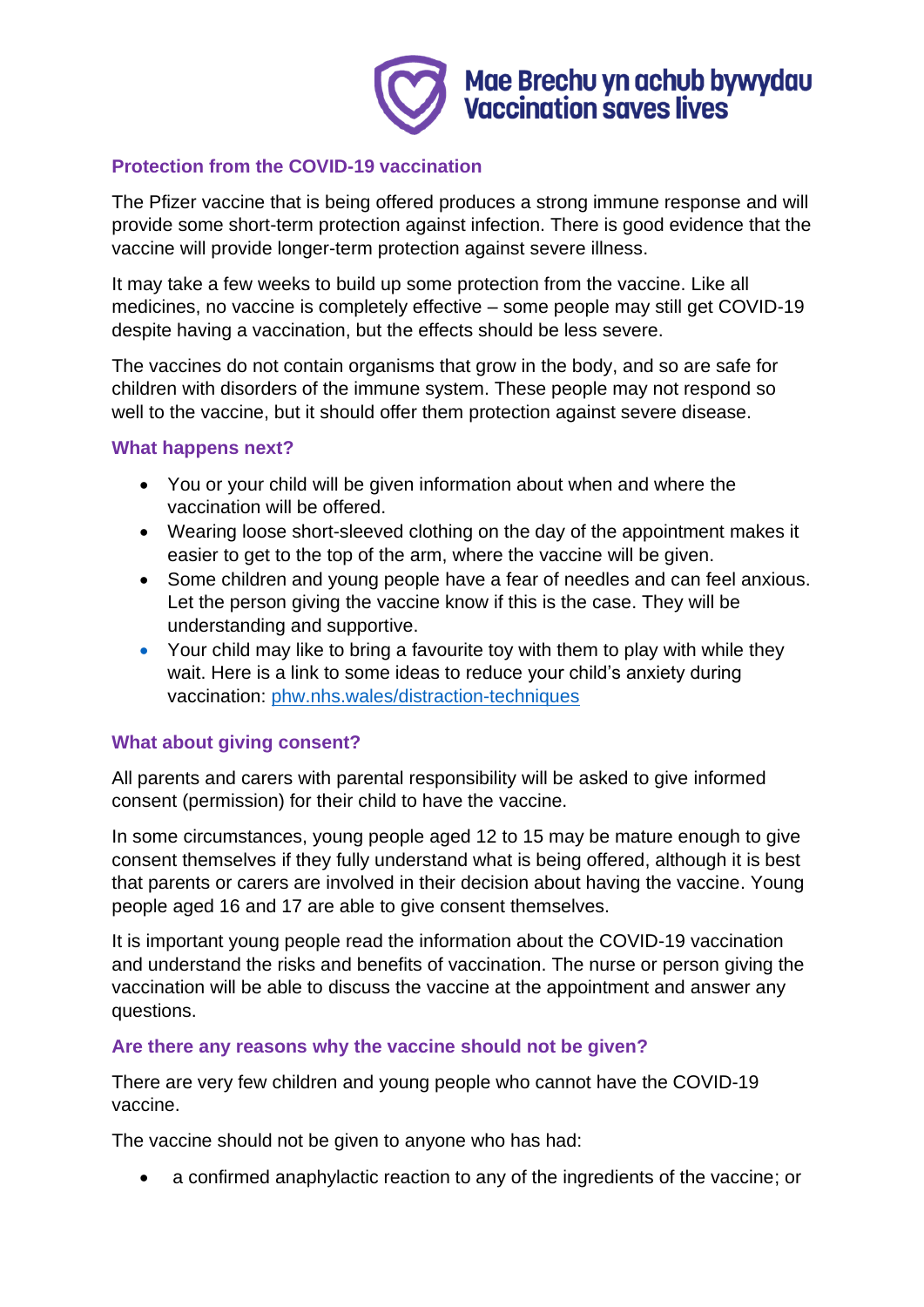

• a confirmed anaphylactic reaction to a previous dose of the same COVID-19 vaccine.

Children and young people with a history of serious allergic reaction to food, an identified drug or vaccine or an insect sting can have the COVID-19 vaccine, as long as they are not known to be allergic to any ingredient of the vaccine. It is important that the person giving the vaccine knows if the child or young person has ever had a serious allergic reaction (anaphylaxis).

# **Can COVID-19 vaccines be given at the same time as other vaccines?**

Yes, COVID-19 vaccines can be given at the same time as most other vaccines. For the latest advice on this, please visit: [phw.nhs.wales/covidvaccine](https://phw.nhs.wales/topics/immunisation-and-vaccines/covid-19-vaccination-information/)

# **Can the vaccine be given following COVID-19 infection?**

If a child or young person has had COVID-19, they should:

- wait at least four weeks before being vaccinated if they are in a group that is at greater risk of serious illness from COVID-19; or
- wait at least 12 weeks before getting their vaccine if they are not in a group that is at greater risk of serious illness from COVID-19.

# **Common side effects**

Like all medicines, vaccines can cause side effects. Most of these are mild and short term and not everyone gets them. The very common side effects should only last a day or two. The Pfizer vaccine tends to cause more side effects after the second dose.

Very common side effects in the first day or two include:

- a heavy feeling or soreness where you had the injection;
- feeling achy or like you've got flu;
- feeling tired; and
- having a headache.

Children and young people can take paracetamol (in the correct dose and form for their age) to help make them feel better. It's important to read the dosing instructions on (or in) the packet. Although feeling feverish for two to three days after the COVID-19 vaccination is not uncommon, a high temperature is unusual and may show they have COVID-19 or another infection.

# **Remember – children and young people under 16 should not take medicines that contain aspirin.**

Symptoms following vaccination normally last less than a week.

If your child's symptoms seem to get worse or if you are concerned, you can visit [111.wales.nhs.uk](https://111.wales.nhs.uk/) online, call NHS 111 Wales by dialling **111,** or contact your GP surgery. If 111 is not available in your area, call **0845 46 47**. Calls to 111 are free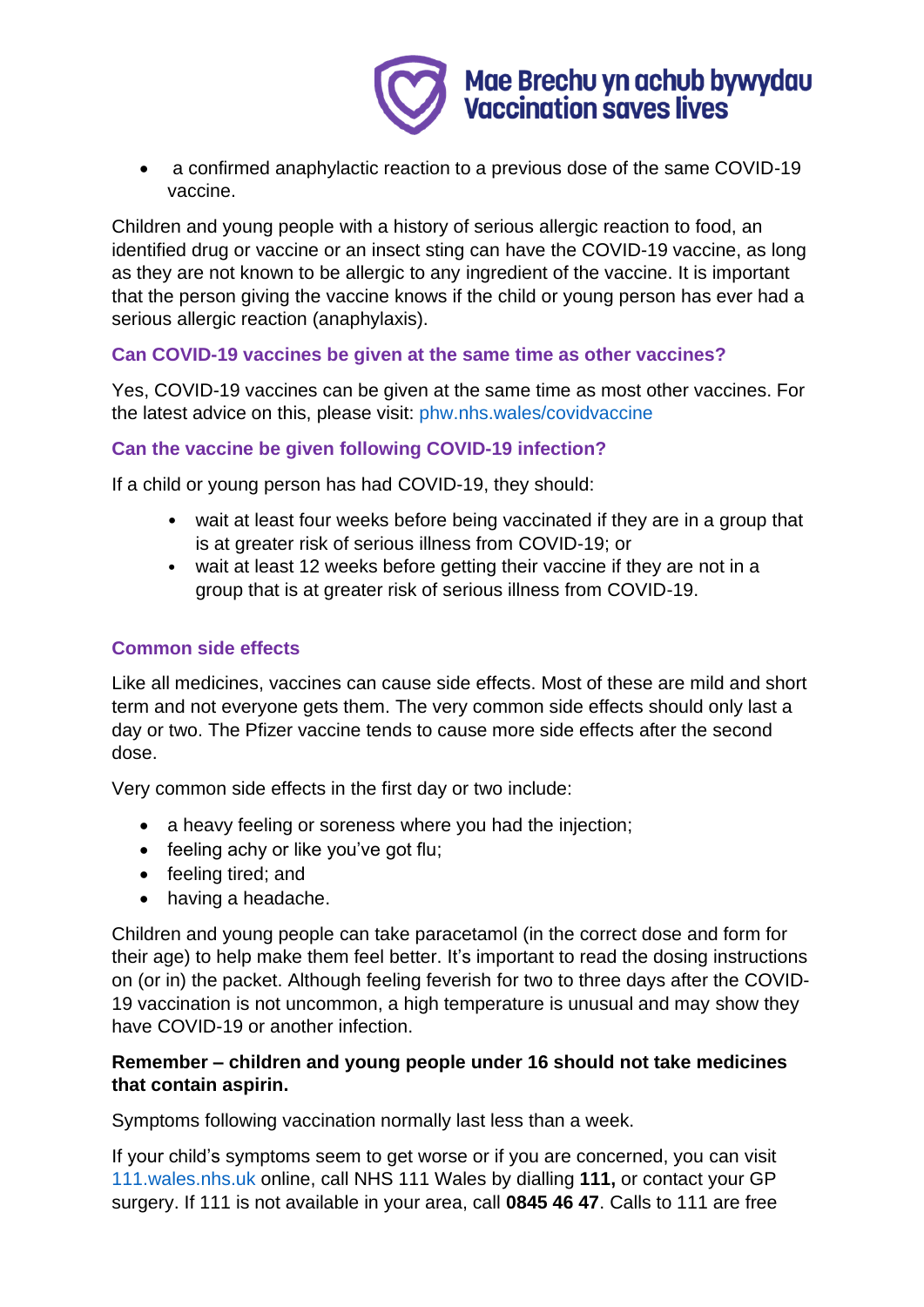

from landlines and mobiles. Calls to 0845 46 47 cost 2p per minute plus your telephone provider's usual charge.

# **Less common side effects**

Cases of inflammation of the heart (called myocarditis or pericarditis) have been reported very rarely after COVID-19 vaccines.

Most children and young people recover from this and feel better following rest and simple treatment.

In the USA, where the vaccine has been used for longer, all side effects have been reported much less commonly after the children's dose of vaccine.

# **Get medical advice urgently if you have any of these side effects.**

- Chest pain
- Shortness of breath
- Feelings that your heart is fluttering or pounding or beating very fast

If you do get advice from a doctor or nurse, make sure you tell them about your child's vaccination (show them the vaccine record card, if possible) so that they can make a proper assessment.

# **Make sure you keep the vaccine record card safe**

You can report suspected side effects of vaccines and medicines online through the Yellow Card scheme. The Coronavirus Yellow Card system is a website where you can report any side effects from the vaccine. Visit:

[coronavirus-yellowcard.mhra.gov.uk](https://coronavirus-yellowcard.mhra.gov.uk/)

# **Can you catch COVID-19 from the vaccine?**

You cannot catch COVID-19 from the vaccine but it is possible to have caught COVID-19 and not have the symptoms until after your vaccination. The most important symptoms of COVID-19 are:

- a new continuous cough;
- a high temperature; or
- loss of, or change in, your normal sense of taste or smell.

If your child has any of the symptoms above, stay at home and arrange for them to have a test by phoning 119 (calls are free) or go to:

# [gov.wales/get-tested-coronavirus-covid-19](https://gov.wales/get-tested-coronavirus-covid-19)

If you need more information on symptoms, visit [111.wales.nhs.uk](https://111.wales.nhs.uk/)